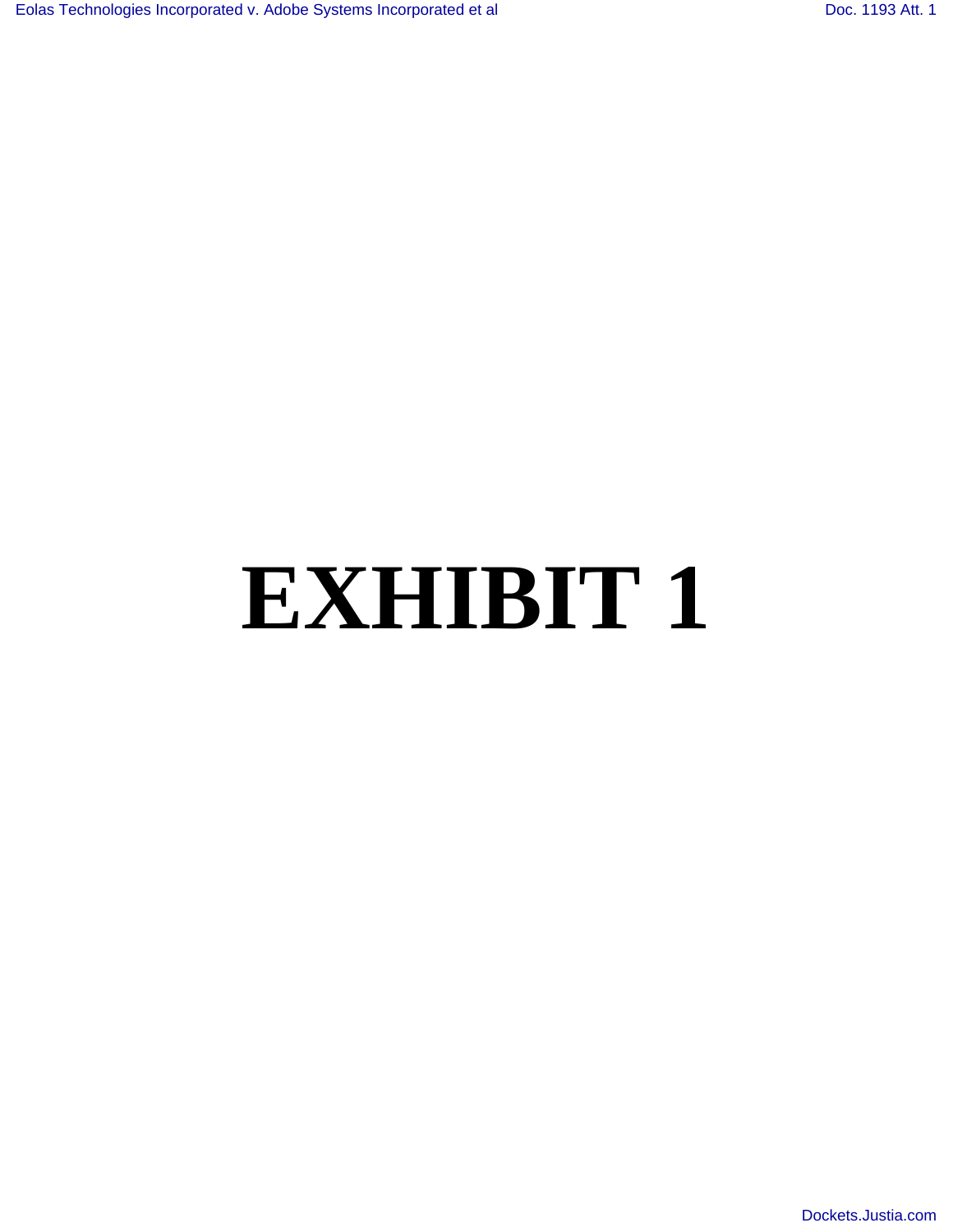#### **IN THE UNITED STATES DISTRICT COURT FOR THE EASTERN DISTRICT OF TEXAS TYLER DIVISION**

| EOLAS Technologies Incorporated and The Regents of The University of<br>California,                                                                                                                                                                                                                                                                                                                                                                                   |                                 |
|-----------------------------------------------------------------------------------------------------------------------------------------------------------------------------------------------------------------------------------------------------------------------------------------------------------------------------------------------------------------------------------------------------------------------------------------------------------------------|---------------------------------|
| Plaintiff,<br>ν.                                                                                                                                                                                                                                                                                                                                                                                                                                                      | Civil Action No. $6:09$ -cv-446 |
| Adobe Systems Inc., Apple Inc., Argosy Publishing, Inc., Blockbuster Inc., CDW Corp.,<br>Citigroup Inc., eBay Inc., Frito-Lay, Inc., The Go Daddy Group, Inc., Google Inc.,<br>J.C. Penney Company, Inc., JPMorgan Chase & Co., New Frontier Media, Inc.,<br>Office Depot, Inc., Perot Systems Corp., Playboy Enterprises International, Inc.,<br>Rent-A-Center, Inc., Staples, Inc., Sun Microsystems Inc., Texas Instruments Inc.,<br>Yahoo! Inc. and YouTube, LLC, | Judge Leonard E. Davis          |
| Defendants.                                                                                                                                                                                                                                                                                                                                                                                                                                                           |                                 |

### **DEFENDANTS' JOINT TRIAL EXHIBIT LIST**

Defendants submit the following Joint Trial Exhibit List. This exhibit list is for notice purposes only. The Defendants do not know the precise nature or scope of the testimony and evidence that the Plaintiffs may seek to present at trial. Additionally, Defendants note that Plaintiffs have only recently produced a hard drive of 350,000 exhibits and depositions are ongoing. As such, the Defendants reserve the right to modify, amend or supplement this list prior to or during the trial based on case developments including, by way of example and not of limitation, rulings by the Court including on any motions and/or in limine, especially regarding content found in some of the exhibits. Defendants reserve the right to remove exhibits andlor portions of the exhibits from their list and will work with Plaintiffs to reduce the number of exhibits. Defendants' inclusion of any exhibits on the lists set forth below is not a stipulation as to their admissibility. Each Defendant further reserves the right to use any exhibits set forth by any of the other Defendants and Plaintiffs' trial exhibit list for any purpose. Defendants also reserve the right to use any document—including those not identified on the following exhibit list and/or Plaintiffs' trial exhibit list(s)—for impeachment purposes or as a demonstrative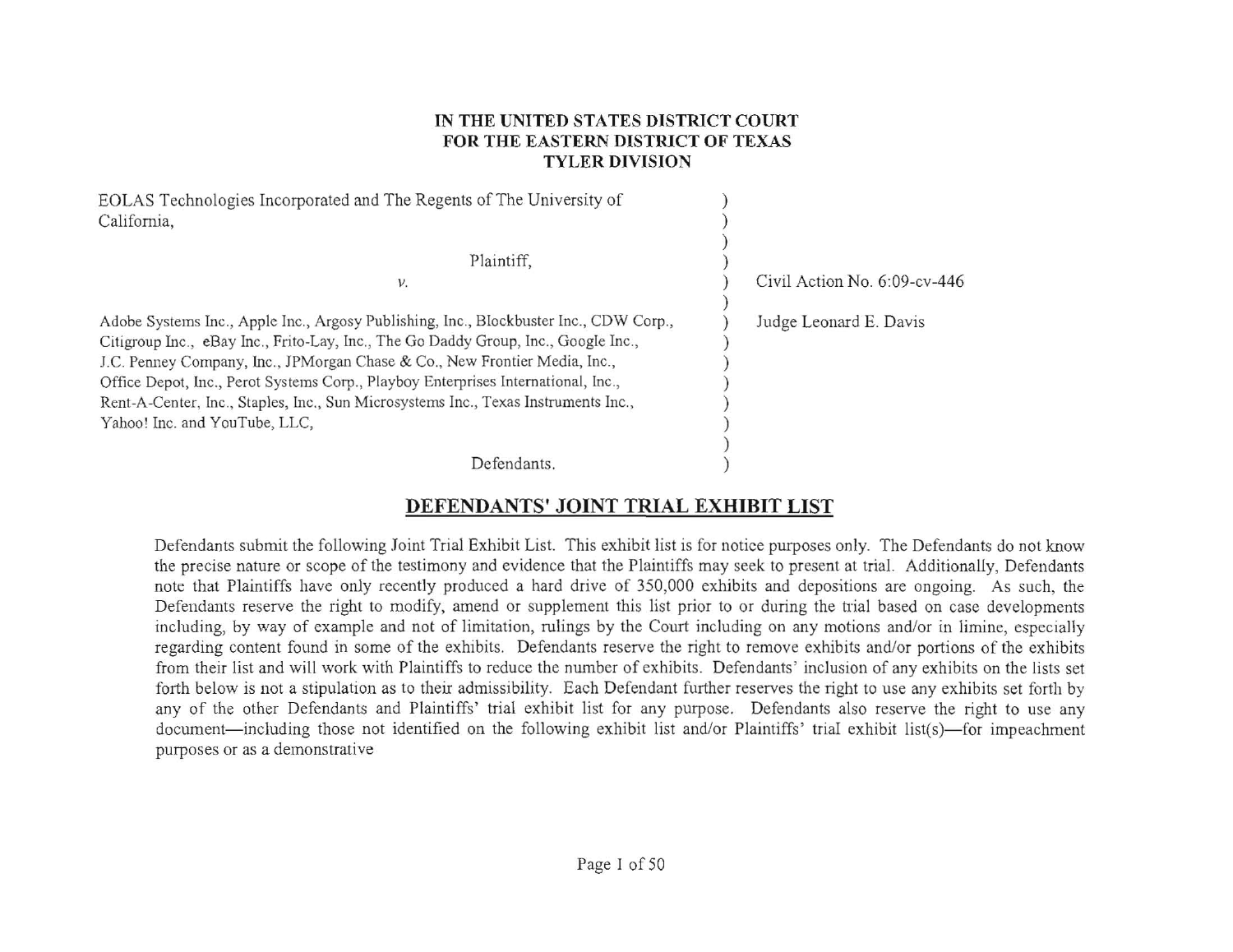## DEFENDANTS' JOINT TRIAL EXHIBIT LIST (Continued)

| <b>EXHIBIT</b><br>NO. | <b>DESCRIPTION</b>                                                                                                                                                                                                      | Bates Nos.                                | Category | Marked | Offered | Objection | Admitted | Date | <b>Witness</b> |
|-----------------------|-------------------------------------------------------------------------------------------------------------------------------------------------------------------------------------------------------------------------|-------------------------------------------|----------|--------|---------|-----------|----------|------|----------------|
| <b>JDX1</b>           | File History of U.S. Application No.<br>5,838,906 (Doyle, et al. Appl. No.<br>08/324,443)                                                                                                                               | EOLASTX-000000658-<br>EOLASTX-000001287   |          |        |         |           |          |      |                |
| JDX2                  | Ex-Parte Reexamination for U.S.<br>Patent No. 5,838,906 (Reexamination<br>1) (Doyle, et al. Appl. No.<br>90/006,831)                                                                                                    | EOLASTX-0000001288-<br>EOLASTX-0000003003 |          |        |         |           |          |      |                |
| JDX3                  | Ex-Parte Reexamination for U.S.<br>Patent No. 5,838,906 (Reexamination<br>2) (Doyle, et al. Appl. No.<br>90/007,858)                                                                                                    | EOLASTX-0000003004-<br>EOLASTX-0000003806 |          |        |         |           |          |      |                |
| JDX4                  | File History of U.S. Patent<br>No.7,599,985 (Doyle, et al. Appl. No.<br>10/217,955)                                                                                                                                     | EOLASTX-0000003807-<br>EOLASTX-0000004538 |          |        |         |           |          |      |                |
| JDX5                  | R. Phillips, An Interpersonal<br>Multimedia Visualization System,<br>IEEE Computer Graphics &<br>Applications, May 1991, pp. 20-27<br>07/22/11 Ang Depo. Exh. 25; and<br>McRae 9/19/11 Depo Ex. 20                      |                                           |          |        |         |           |          |      |                |
| JDX6                  | R. Phillips, MediaView - A General<br>Multimedia Digital Publication<br>System, Communications of the<br>ACM, July 1991, Vol. 34, No. 7, pp.<br>75-83<br>06/24/11 Doyle Depo. Exh. 14; and<br>McRae 9/19/11 Depo Ex. 21 |                                           |          |        |         |           |          |      |                |